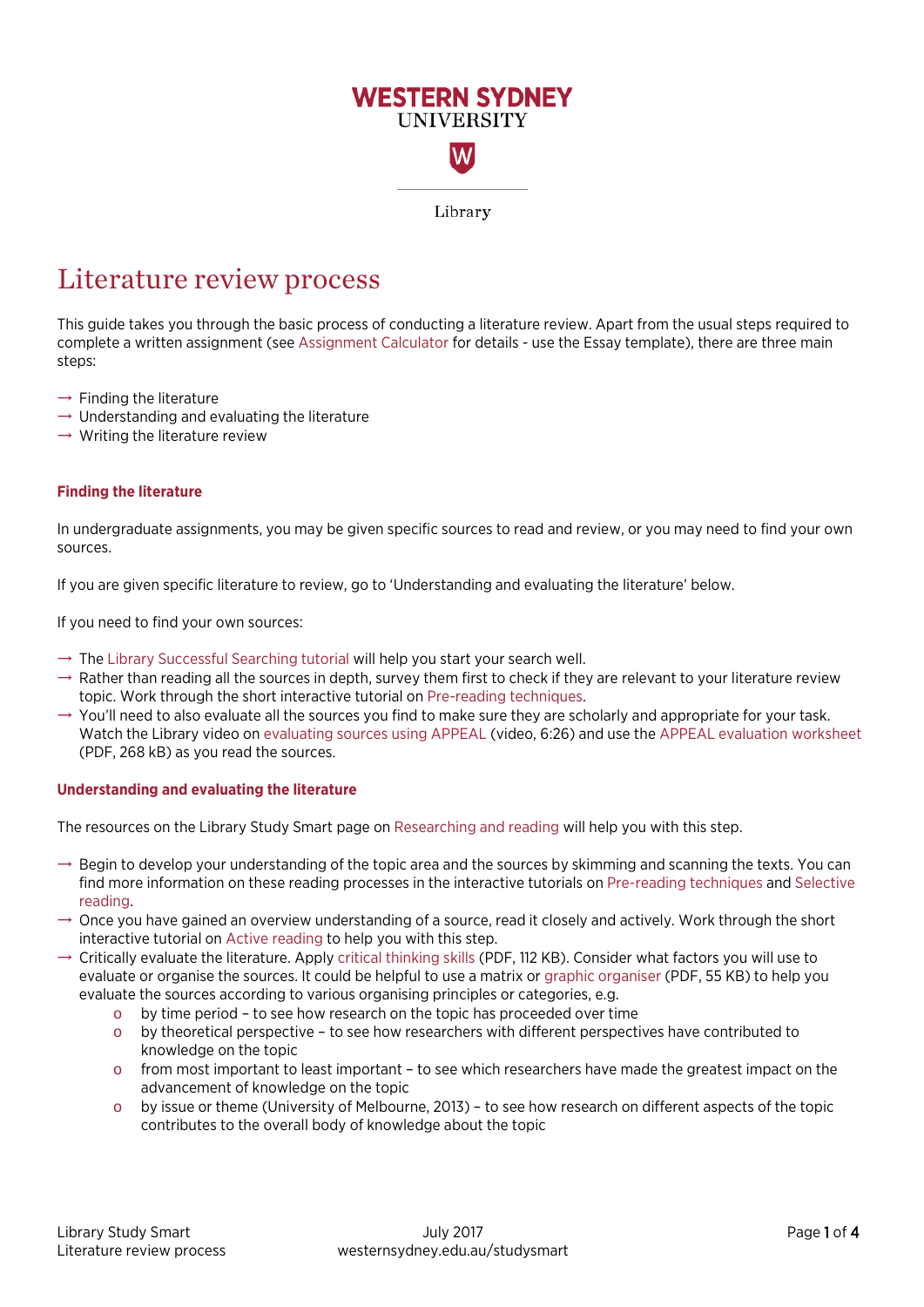#### **Writing the literature review**

When you come to write your literature review, keep the following pointers in mind. You can also find general help with paragraphs, sentences, and grammar under 'General writing help' section of the [Study Smart Assignment Help Writing](https://westernsydney.edu.au/studysmart/home/assignment_help/writing)  [page.](https://westernsydney.edu.au/studysmart/home/assignment_help/writing)

### Organising your ideas

- $\rightarrow$  Your literature review should have an introduction, body, and conclusion, like an essay.
- $\rightarrow$  Your ideas about the sources should be organised in a way that shows how the sources relate to each other and contribute to knowledge about the topic. Don't just write a new paragraph for each source. You could organise your ideas in one of the following ways, or another way that matches well with your assessment task:
	- o by time period, especially if different ways of thinking about the topic emerged during different periods of time;
	- o by theoretical perspective, i.e. discussing all the sources that use the same theoretical perspective in the same paragraph or section of your review;
	- o from most important to least important, i.e. discussing the most influential sources first; or
	- o by issue or theme, i.e. grouping the sources according to what aspect of the topic their research tries to address (University of Melbourne, 2013).

Here is an example of the kind of matrix that you could use to analyse the sources and organise your ideas about the sources. Note that the column headings you use will depend on the details of your assessment task and the topic area itself. For example, if you are reviewing literature on a topic that is specifically Australian, it would probably not be relevant to include the 'country' column, since all the literature you find is likely to come from Australian researchers. If you were interested in understanding the stance each source takes towards a particular issue or theory, you could add a column to capture that information.

| Literature review topic: Elder abuse |                |                                                                      |                                                        |                                                                                                                                                                                                                                                                                                                                       |                                                                                                                                              |
|--------------------------------------|----------------|----------------------------------------------------------------------|--------------------------------------------------------|---------------------------------------------------------------------------------------------------------------------------------------------------------------------------------------------------------------------------------------------------------------------------------------------------------------------------------------|----------------------------------------------------------------------------------------------------------------------------------------------|
| Year                                 | <b>Country</b> | <b>Publishing</b><br>channel                                         | Discipline/<br>theoretical<br>background/main<br>focus | <b>Reference</b>                                                                                                                                                                                                                                                                                                                      | <b>Summary</b>                                                                                                                               |
| 2008                                 | Australia      | Journal<br>article                                                   | Health care, social<br>work, social policy             | Kurrle, S. & Naughtin, G. (2008). An Overview<br>of Elder Abuse and Neglect in Australia,<br>Journal of Elder Abuse & Neglect, 20:2, 108-<br>125, DOI: 10.1080/08946560801974521                                                                                                                                                      | <b>Brief orientation</b><br>and definition of<br>elder abuse, mainly<br>discusses responses<br>to elder abuse in<br>policy and<br>programmes |
| 2013                                 | <b>USA</b>     | Report<br>published<br>by USA<br>National<br>Institute of<br>Justice | Social policy and<br>social welfare                    | Jackson, S. L. & Hafemeister, T. L. (2013).<br>Understanding Elder Abuse: new directions for<br>developing theories of elder abuse occurring<br>in domestic settings. Washington: National<br>Institute of Justice, US Department of Justice.<br>Retrieved from<br>https://www.ncjrs.gov/pdffiles1/nij/241731.pdf studies as evidence | Proposes that there<br>should be a<br>stronger theoretical<br>approach to<br>understanding elder<br>abuse, using two                         |

…

# Expressing your evaluative stance

As with an essay or report, your tone in a literature review should be formal, impersonal, technical, and abstract. We can plot these dimensions for a literature review as follows: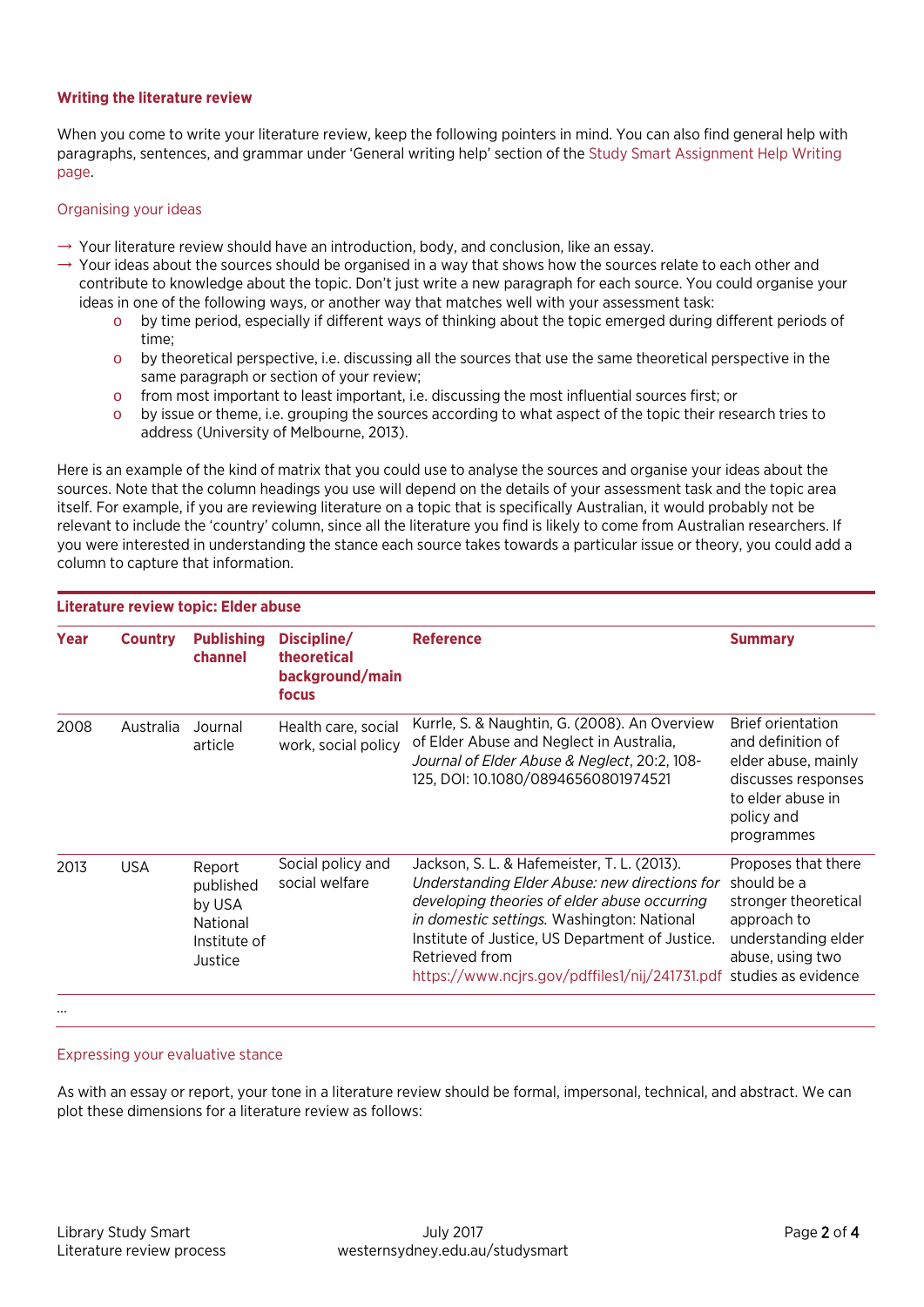

You can read th[e Essay tone PDF](https://westernsydney.edu.au/__data/assets/pdf_file/0006/1082508/Essay_Tone.pdf) (67 KB) to find out more about these dimensions.

In a literature review, you need to not only describe the literature, but also evaluate it. You need to express your evaluation of the literature in a formal, impersonal, technical, and abstract way.

The following example shows a student writer expressing evaluative stance about two perspectives in sociology. Note how the writer uses their own words, paraphrasing and summarising the arguments of the sources rather than quoting from the sources. The more you can use your own words, the better.

| <b>Text</b>                                                                                                                                                                                                                                                                                                                                                                                                                                                                                                                  | <b>Language for evaluation</b>                                                                                                                                                                                                                           |
|------------------------------------------------------------------------------------------------------------------------------------------------------------------------------------------------------------------------------------------------------------------------------------------------------------------------------------------------------------------------------------------------------------------------------------------------------------------------------------------------------------------------------|----------------------------------------------------------------------------------------------------------------------------------------------------------------------------------------------------------------------------------------------------------|
| Of the two major sociological perspectives on television's<br>socialising role, the 'bottom up' is more realistic and flexible<br>than the 'top down'. Certainly, the 'top down' perspectives are<br>right to raise debate about the manipulative capacity of<br>television as a vehicle for reinforcing attitudes which favour<br>powerful vested interests. For example, there is no doubt that<br>many advertisements promote gender roles that don't portray<br>the way people really are, but do pressure and influence | Two perspectives are being compared: 'bottom up' and<br>'top down' approaches.<br>Adjectives 'more realistic and flexible' contrast one<br>perspective with the other.<br>The 'top-down' perspective is positively evaluated as<br>'right' on one point. |
| people to support the idealised roles (Courtney & Whittle,<br>1974; Howitt, 1982). The result is that images and attitudes are<br>often created by television to exploit people. However, to then<br>make the <b>blanket claim</b> that viewers are passive and mindless<br>and that all television does is dictate to them what they should                                                                                                                                                                                 | 'However' signals that there are also negative points to<br>the 'top-down'<br>perspective.                                                                                                                                                               |
| think is elitist (Windschuttle, in Jagtenberg & D'Alton, 1989)<br>and distorts the fact that social reality does not neatly fit<br>ideological patterns. For example, 'bottom up' theorists show<br>that viewers often read their own meanings into what they see                                                                                                                                                                                                                                                            | The terms 'blanket claim' and 'elitist'<br>express negative evaluation of the 'top-down'<br>perspective.                                                                                                                                                 |
| and hear and critically examine it from their own social<br>perspectives (Fisk, 1987). Thus, trade unionists' sceptical<br>attitudes to media coverage of union activity are based on<br>previous experience of biased media reports (Carrol, 1980).                                                                                                                                                                                                                                                                         | The writer positively evaluates the 'bottom up' approach<br>in an implicit way by making a claim and then providing a<br>supporting example from 'bottom up' theorists.                                                                                  |
| Not only is it simplistic to argue that people always believe<br>whatever television portrays. Television and even<br>advertisements reflect people's experience far more than they<br>impose interpretations of the world. For instance, many 'soap<br>operas' do portray and explore images and issues that are<br>relevant and controversial in the lives of most viewers.<br>Cunningham's view of Prisoner (in Tulloch & Turner, 1989)<br>illustrates this well                                                          | The writer uses positive and negative adjectives and<br>adverbs to express their own evaluation of the view put<br>forward.                                                                                                                              |

#### Evaluative language tools

There are many language tools you can use to express evaluation of the literature in a formal and impersonal way. You could use the examples in the following table as a starting point.